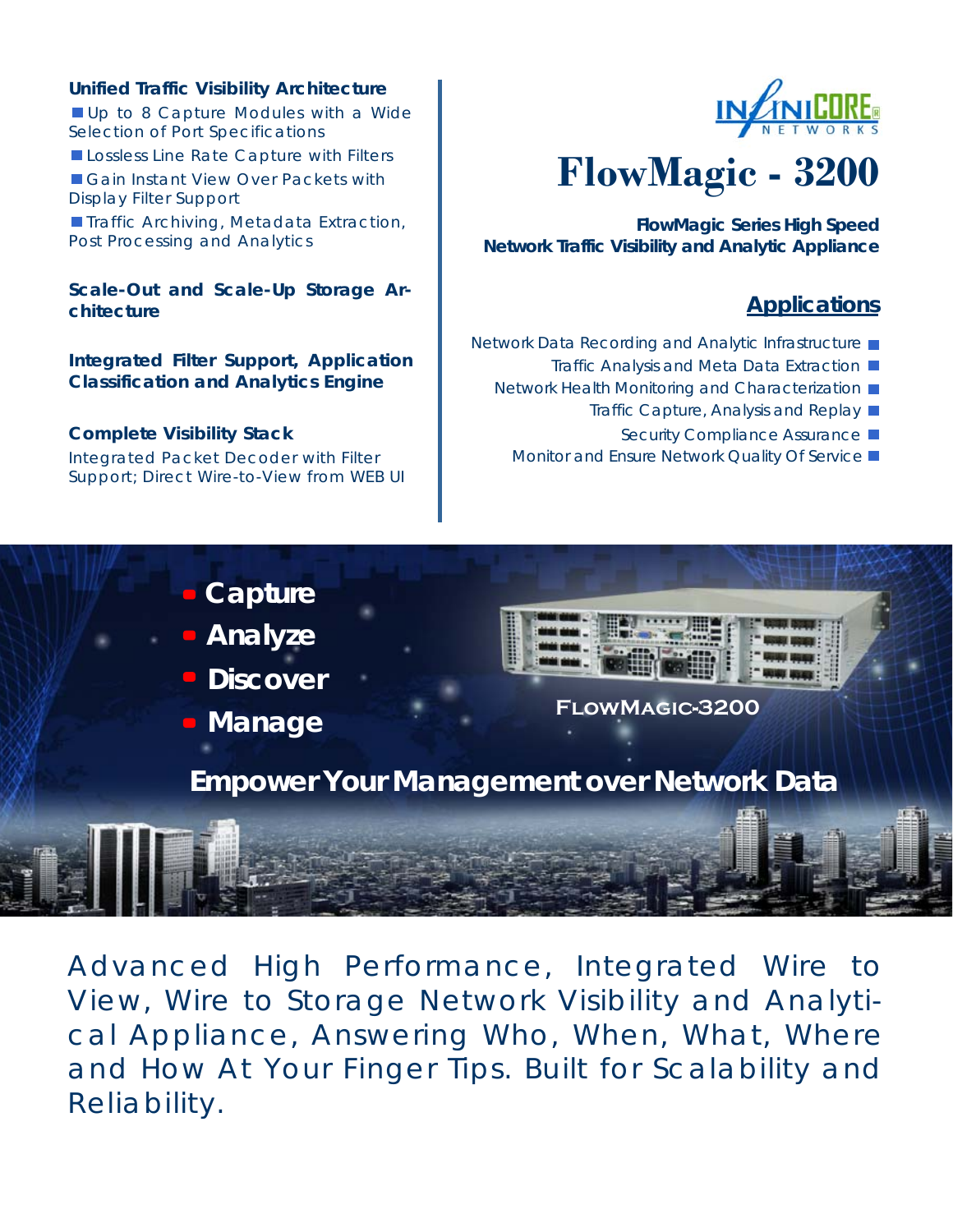## **FlowMagic-3200**

**Unified Network Visibility** 

|                                 | <b>The County</b> |
|---------------------------------|-------------------|
| <b>Common</b><br><b>Parties</b> | . .               |
|                                 |                   |



Zero Packet Loss for Line Rate Capture at Minimum Size Packet

Wide Range of Media support, 1G, 10G, 10G-DAC, 1G-SGMII, 25G, 40G & 100G

Integrated Packet Decoder; Gain Instant View Over Packets with Rich Display Filter Support

Rich Built-in Analytic Tools that Provide End Point, Conversation and Content Information

Downstream Tool Integration with Data Export in PCAP format

Integrated Network Performance **Monitoring** 

Role Based Visibility Management

Programmable API to Automate Operation Tasks and Analysis

Cost Effective, Low Power Design, Low TCO, Green and Environmental Friendly

#### architecture, the FlowMagic-3200 is an ideal platform for wire speed network traffic capturing, archiving, analyzing and diagnostic tasks. It is a remarkably easy to use tool with rich analytical features that can linearly scale its storage capacity and capture rate capabilities. **Streamlined, Outstanding Software Package**

**Next Generation Device For Total Network Visibility**  The InfiniCORE™ FlowMagic-3200 is purposefully designed to solve high speed visibility and analytical issues that today's network administrators and engineers are facing during their daily tasks. Powered by its unified visibility

The FlowMagic-3200 is powered by InfiniOS with comprehensive functionality available directly in the Web based GUI for management, visibility and analytics. InfiniOS has comprehensive role-based rights management to support authorized and differentiated visibility into the data.

#### **Discover The Power of Big Liquid Data**

When data is readily available and properly presented, issues can be discovered faster and resolved quickly. The FlowMagic-3200 is the first appliance in its class that enables customers to archive, analyze and comprehend the data in complex network environments quickly and efficiently. The rich analytical features built into the appliance provide a whole new way to help users to solve network anomalies and to ensure the quality of service.



#### **Contact us**

Infinicore Inc. http://www.infinicoreinc.com

Sales: sales@infinicoreinc.com Support: support@infinicoreinc.com

#### FlowMagic-3200 PRODUCT BREIF VERSION 1.0.8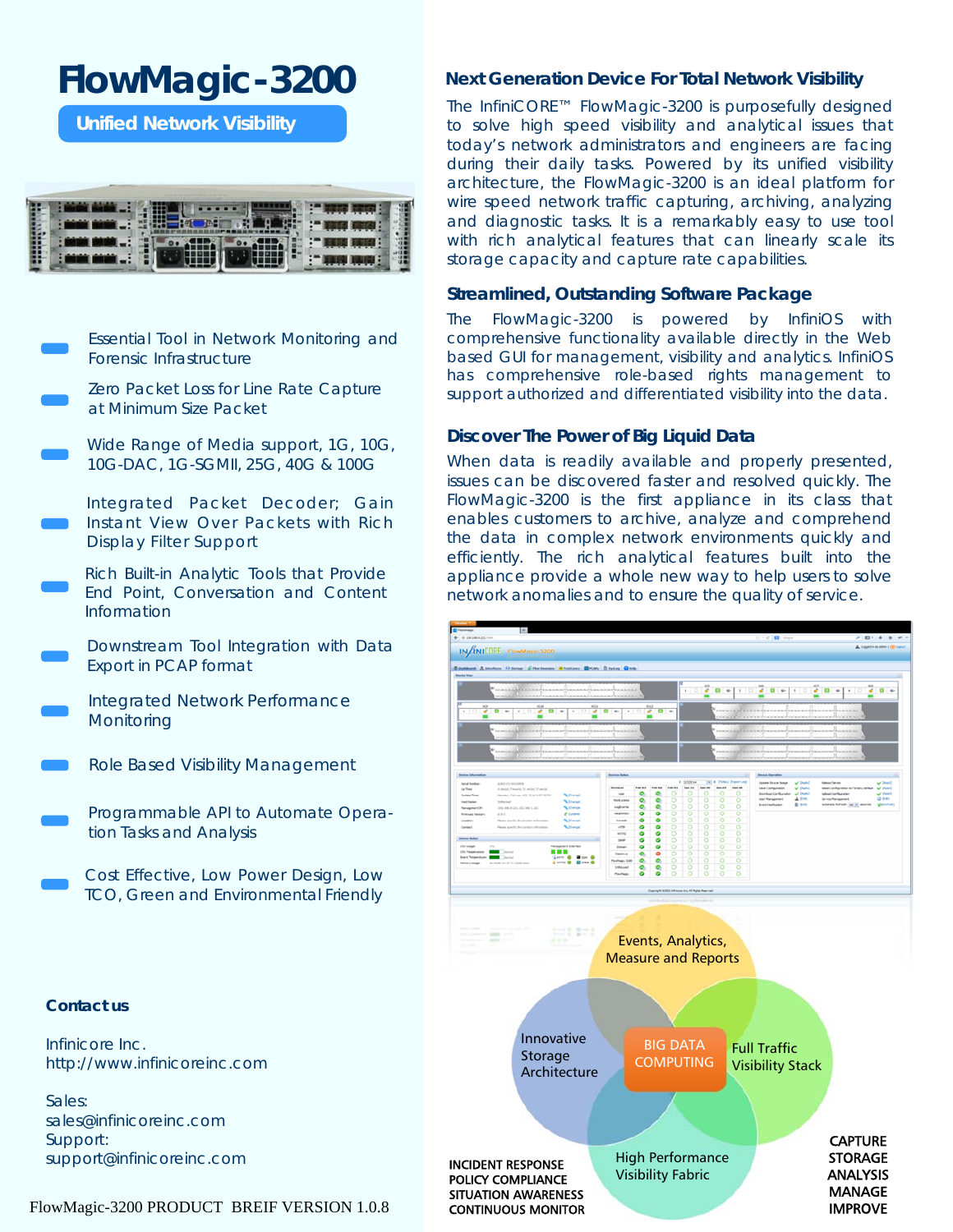### **Highlights of FlowMagic-3200 Use Cases**



**For Government, Financial, Enterprise and Lab Network Monitoring and Forensic Infrastructure** 

Analytic Services Essential Tool in Near Line Network View Flow Meta Domain Meta Extraction Single Or Multiple TAP Points FlowMagic-3200 Deployment Data Archive Line Rate Packet Capture Performance Help Network Meet Regulatory Compliance such as SOX, PCI and HIPPA Worksont Comment Direct Wire-to-View Packet Decoder and Analyzer, Diagnosis Made Easier Plug-and-Play; Support Tap, SPAN or Inline Mode

#### **Unified Visibility, Whenever You Need It and Wherever You Need It In Your Network**

- Cost Effective Packet Level Diagnosis Tool for Network Administrators and Engineers
- Support Sharing Across Multiple Users and Work Groups with Reservation Management
- Plug and Play. Inline Visibility
- Lossless high performance Data Capture and Analysis
- Easy to Use WebUI Similar to Wireshark™ for Packet Viewing and Analysis
	- Export captured packets in PCAP format



#### **Scale-Out and Scale-Up Traffic Archival Storage Architecture**



All specifications and figures are subject to change without prior notice.

Actual products may look different from the photos.

All trademarks and logos are the properties of Infinicore Inc. All rights reserved.